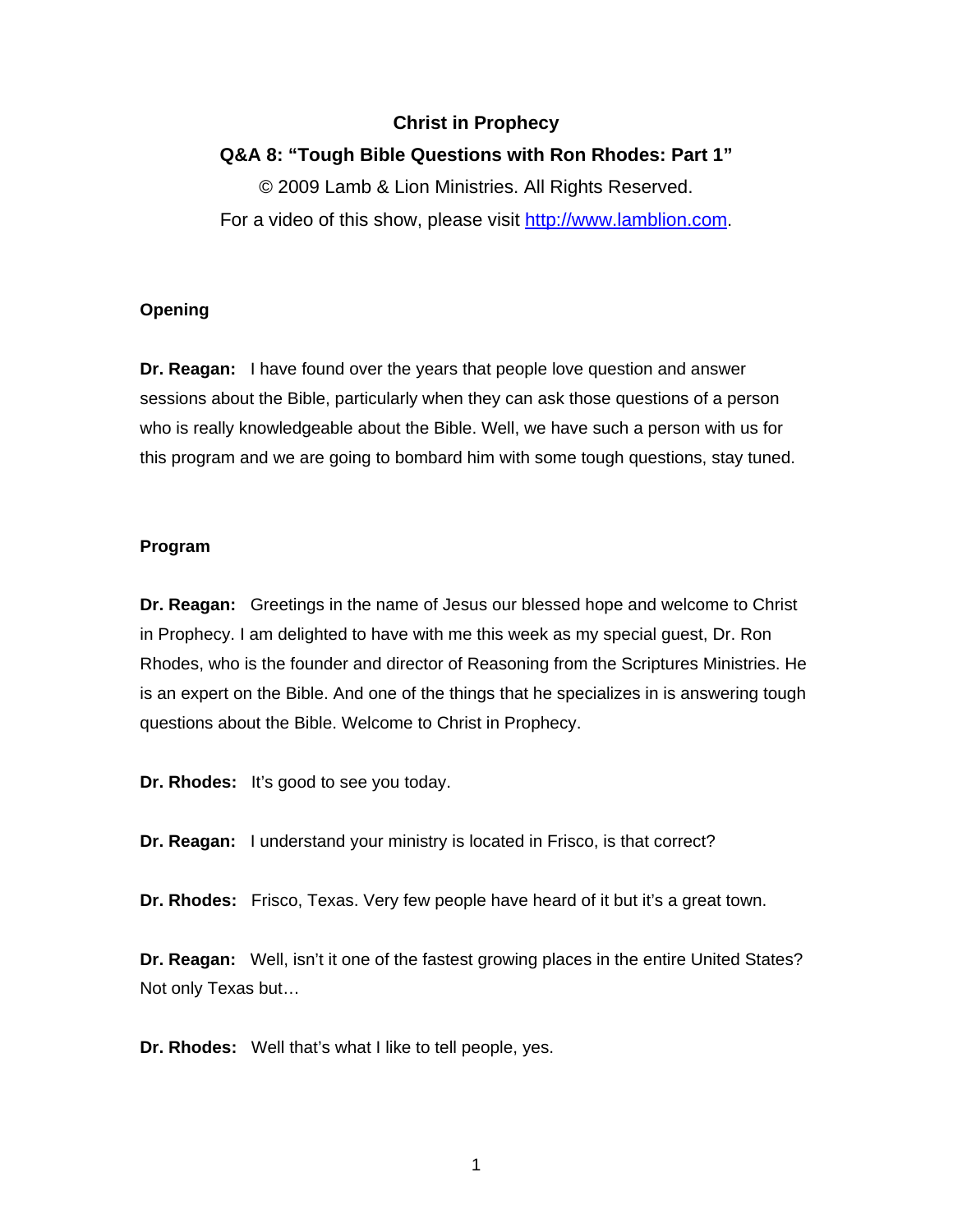**Dr. Reagan:** Okay. And also with us is one of our newest staff members, Nathan Jones and he's going to help me interview Dr. Rhodes. Nathan is our Web Minister and that means much more than just being a Webmaster. Nathan is on the website every day responding to questions from people all over the world and looking for opportunities to share the gospel with unbelievers. Nathan, you get bombarded with questions all day long every day. I know that because you show me some of those questions. Why don't you lead off by asking Dr. Rhodes a question, okay?

**Nathan Jones:** Well it's a pleasure to meet you Dr. Rhodes.

**Dr. Rhodes:** It's good to meet you, and if I don't have the answer, I know that Dave does.

**Nathan Jones:** Well I am so impressed by the amount, 40 books that you've written all on topics on apologetics. I love apologetics. And we get zingers all the time in from atheists, skeptics who are trying to shoot us down and you wrote a book *Answering the Objections of Atheists Agnostics and Skeptics*. And I'm sure you get zingers all the time. What do you think is the number one zinger you get from atheists and how do you respond?

**Dr. Rhodes:** Well, one of the questions I get asked is if God is all powerful and if God is all good, how come bad things happen on planet earth. I get asked that question all the time.

**Dr. Reagan:** I would say that's the number one question.

**Dr. Rhodes:** It's gotta be. And I'd like to answer that question by giving you an illustration. Let's say that you built the perfect house, I mean it's just a beautiful wonderful house. The construction is perfect it's got excellent materials. Maybe fifteen years later you've got this termite invasion and it just eats away at the foundation and eats away at the walls. The question becomes, does the existence of termites in that house disprove the existence of an architect? Does it?

**Dr. Reagan:** No.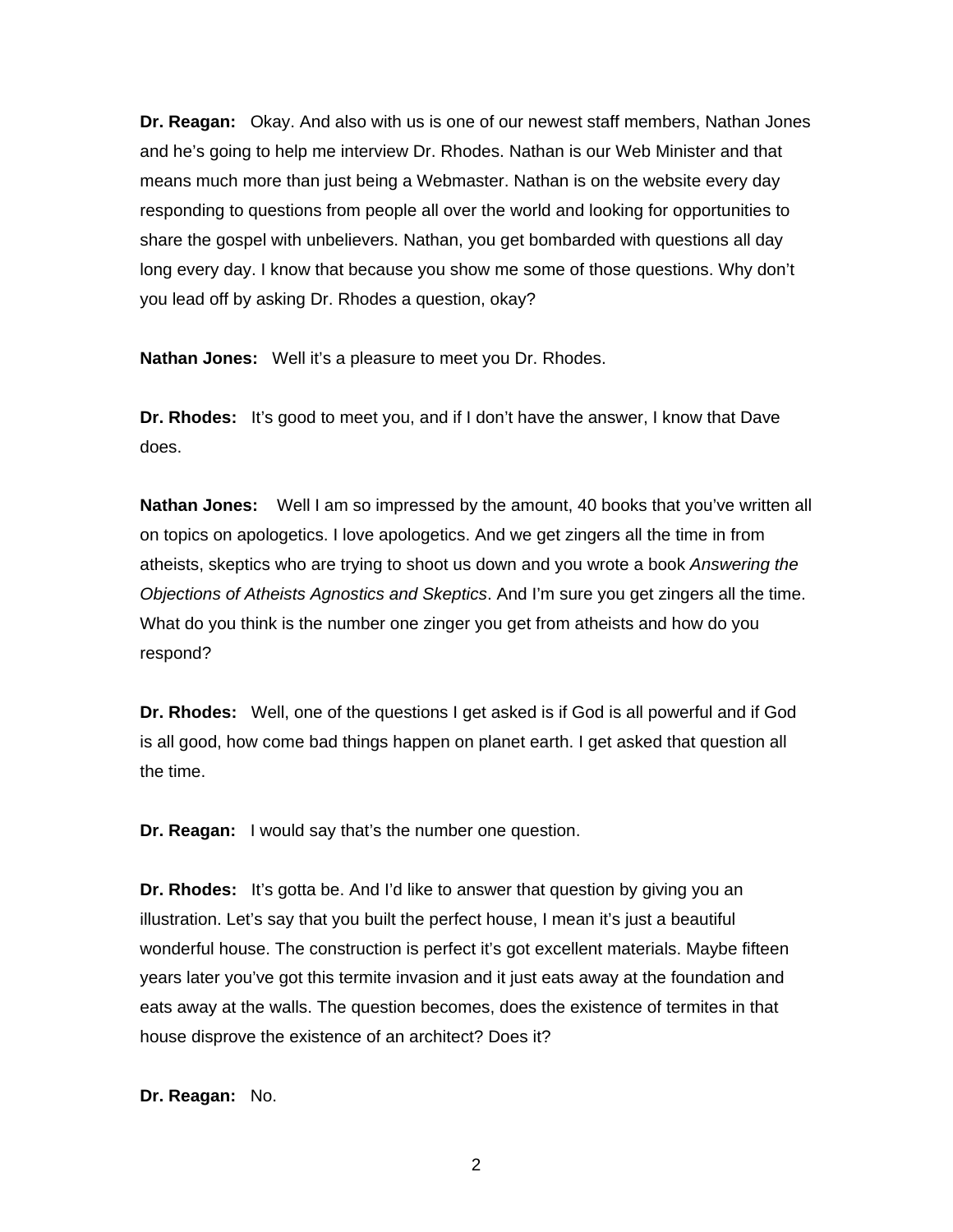**Dr. Rhodes:** Obviously not. What about arson? Somebody comes in and throws a match in there and burns the whole place up, does that disprove the existence of an architect? Not at all. What if you have sloppy home owners that don't cut the lawn? Does this disprove the existence of an architect? Not at all, it just means that something good has been corrupted. The house was good but now it's got termites. It's been corrupted. And that's what evil is evil is the corruption of something good. Now by analogy, God created the earth and you remember what God said when He completed the creation? He looked out over it all and said it is good. But the earth has since become corrupted. And you know what caused it? It was a termite invasion of human sin, that's what brought evil into the universe. So we shouldn't be really blaming God on this we should be blaming ourselves.

**Dr. Reagan:** But if God is really a God of love, why didn't He just put an end to evil?

**Dr. Rhodes:** Well let's just consider that for a minute. Let's just say that at midnight tonight God's gonna say, "Evil is over." I don't like that option Dave, let me tell you why, because at midnight tonight, Dave Reagan is gone, Ron Rhodes is gone. In fact, your entire viewing audience is gone.

**Dr. Reagan:** That's right.

**Dr. Rhodes:** So I'm kind of glad God is patient with us. You know one thing God did as soon as man got himself into this trouble with this termite invasion of sin, is He engaged in a rescue mission for us. And He's been involved in that rescue mission ever since and it's all based on Jesus Christ and His work on the cross, so that's the good news.

**Dr. Reagan:** I guess the fundamental problem here is the free choice that God gave us.

**Dr. Rhodes:** Well God did give us free choice but you know some people try to blame God for that. But look at it this way Henry Ford created the Ford car. It was a good car. Now that pre-dates me, I wasn't there back then when Ford made his car.

**Dr. Reagan:** You didn't know?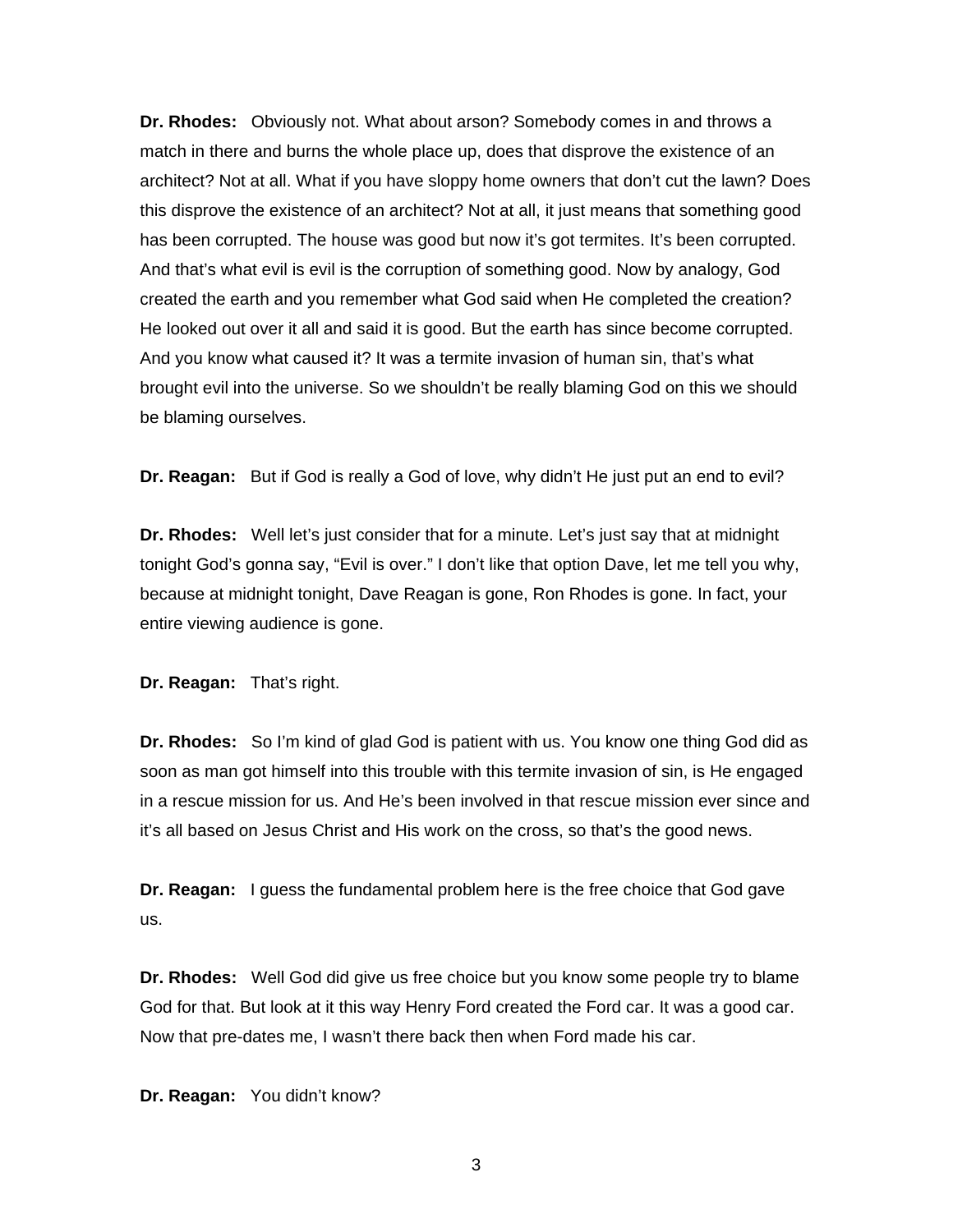**Dr. Rhodes:** Dave, what was that car like anyway? [Dave laughs]

#### **Dr. Reagan:** Ow.

**Dr. Rhodes:** Of course Dave knows I'm kidding, but you know it was a good car. But let's say that some man decides to drive that car after drinking some alcohol. He drives down the street and crashes into a building. You see, are we going to say that Henry Ford is a bad man for creating the Ford? No. He's not the person who did something wrong. It's the man who used his free will to drink alcohol, to do something wrong, before he drove. You see, that's the person who is at blame. So I don't think that we should blame God for giving us free will. I've never seen a person walking down the street saying, you know with one of those signs that says, "Down with Free Will." Or "Back to Bondage."

**Dr. Reagan:** Why didn't God create us without free will and just say you're going to obey me and do what I tell you to and every things going to be nice and fine.

**Dr. Rhodes:** Well that's a good question. I think that if God had created a bunch of those little robots, you know like where you pull the string on the back and it says, "I love you?" Just imagine an entire universe of those. Would that bring glory to God?

**Dr. Reagan:** There's really no fellowship there.

**Dr. Rhodes:** Not really I mean, you just pull it and it goes, "I worship thee o Lord God." I mean that doesn't bring glory to God. What would bring glory to God is if God created free human beings many of whom are going to choose to freely follow Him and worship Him for all eternity. Of course the very gift of free will also means that some people will misuse that free will. Some people will choose against God. But as C.S. Lewis put it, in the end this scenario brings much more glory to God than a universe of robots.

**Dr. Reagan:** Ron, we're going to be asking you a lot of tough questions in this particular program and hopefully in some other programs that you'll come back and be with us. So let's just pause for a moment and give you an opportunity to tell our viewers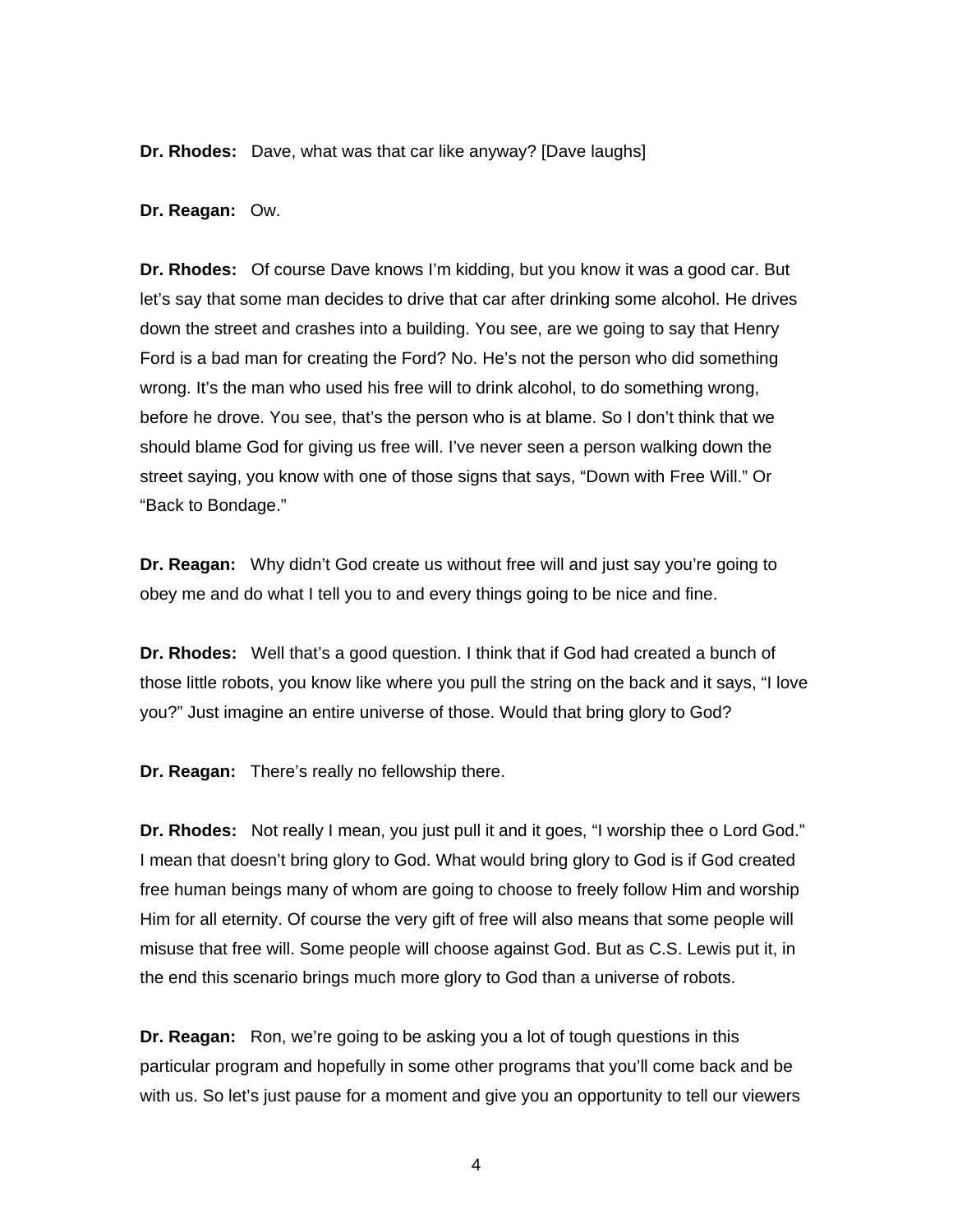what are your credentials for answering these questions? I think it's important that they know that you're just not talking off the top of your head here. So what are your credentials for answering Bible questions?

**Dr. Rhodes:** Well, I was very, very blessed to be able to attend Dallas Theological Seminary. And I got my Masters and my Doctorate there. And I've got to tell you that I went when men like Charles Ryrie and John F. Wolvoord, and Dwight Pentecost, I mean all those guys were my primary teachers. And you know those guys are just the most wonderful men of God that I've ever met.

**Dr. Reagan:** We've had Dr. Ryrie on this program.

**Dr. Rhodes:** Well then you know what I mean. I mean he's just a wonderful, not just a wonderful scholar but a wonderful Christian.

**Dr. Reagan:** What fields did you get your degrees in?

**Dr. Rhodes:** Well Systematic Theology, what seems to be a dying dinosaur today.

**Dr. Reagan:** Scary area.

**Dr. Rhodes:** Well you know for whatever reason a lot of people don't like Theology. Well I like it personally. I love Bible doctrine, you know why? Cause it's built upon the foundation of the Bible.

**Dr. Reagan:** Well you're actually considered to be an expert in the field of Apologetics, which to the average Christian and even the non Christian it seems a very strange word, are you apologizing for the faith? What does Apologetics mean?

**Dr. Rhodes:** Well it sounds like we're always going around saying I'm sorry but in fact what we're doing in defending Christianity against any challenge whatsoever. It might be Atheism, Agnostism, it might be the Jehovah's Witnesses, or the Mormons. It might be Islam, there's all kinds of challenges against Christianity so what we do is to help provide solid strong answers that people can use to reach those people for Christ.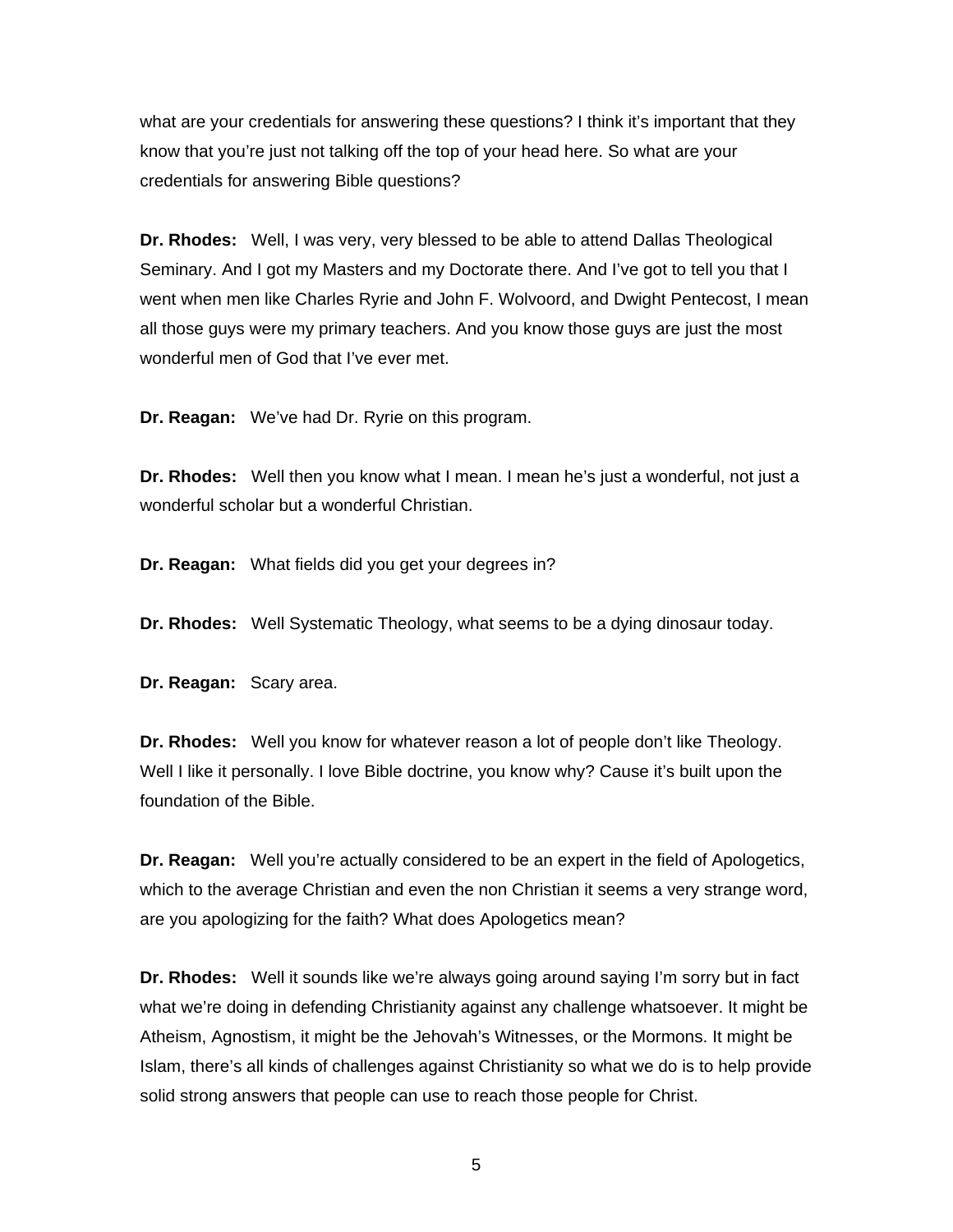**Dr. Reagan:** Okay now tell us a little bit more about your ministry, the name of it and what it does.

**Dr. Rhodes:** Well, we're called Reasoning from the Scriptures and that kind of gives it away right there. We base everything on the Scriptures. The name is not really unique to us because you might remember that the apostle Paul in the book of Acts would reason from the Scriptures with people in different cities. So that's what we do, we happen to think that the Bible is the most important book ever. And so what we do is to help people to use the Bible to answer Agnostics and Atheists and people that are lost in different cults and stuff like that. And we actually do answer our email. I say that because a lot of ministries don't. If people have a problem and they're looking for an answer, we will help. And none of us take a salary at our ministry this is all based upon our own commitment to the Lord and our joy in the Lord.

**Dr. Reagan:** Well at the end of this program we're gonna tell people how to get in touch with your ministry and they may put you to the test of asking questions and expecting an answer. And I want to say too, that they can do that here anytime because Nathan is online eight hours a day.

**Dr. Rhodes:** Well you know what it's like then.

**Dr. Reagan:** Ready to respond to questions and he really does answer those questions. So what we'll do is take a break here and then we'll come back in just a moment and start bombarding you with some more questions okay?

**Dr. Rhodes:** Sounds fun.

# **Part 2**

**Dr. Reagan:** Okay gentlemen, let's get back to some tough questions about the Bible. Nathan, how about another one?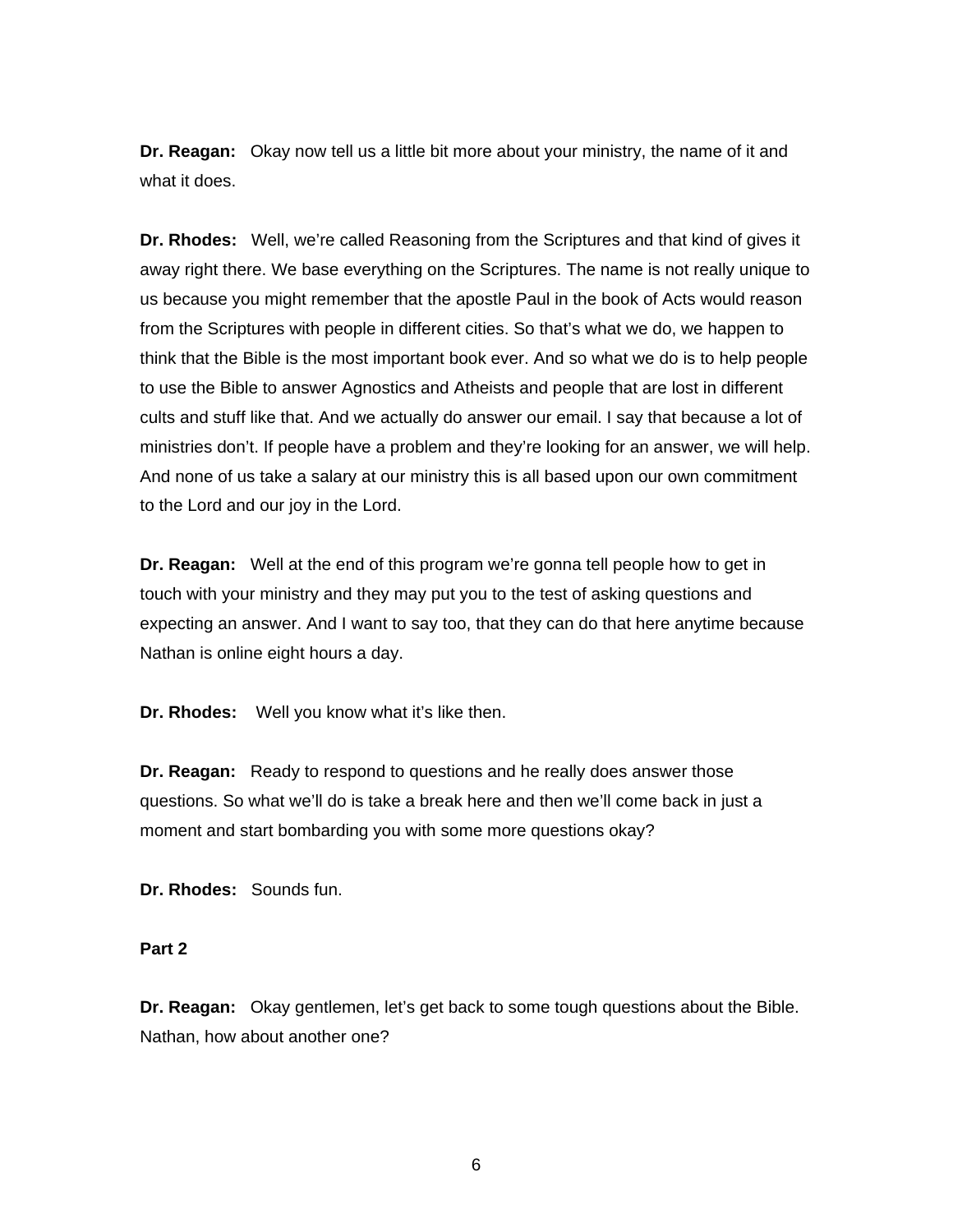**Nathan Jones:** Alright, well I've been looking at your book, *Understanding the Bible from A to Z*, and what would you then say is the key most important thing to understanding the Bible?

**Dr. Rhodes:** Three words: context, context, context. Every word of the Bible is part of a sentence, every sentence is part of a paragraph, every paragraph is part of a book, and every book in the Bible is part of the entire Bible. So there's both an immediate context of each verse and there's a broader context. And the best way to make sure that you're interpreting rightly is to consult both, the immediate context and the broader context. Can I give you an example? There's a verse in Matthew 5:48 that says, "Be perfect as your Heavenly Father is perfect." Some people read that and they go, "Oh gees, I gotta be absolutely perfect to go to Heaven. Uh oh, not good." Because you know, we're not perfect. None of us are?

**Dr. Reagan:** Is that right?

**Dr. Rhodes:** Except for you. But in any event, when you look at the context, what you see is a discussion about love. You see the Jewish Pharisees said that you're supposed to love your neighbors but hate your enemies. Jesus said no you love your neighbors and you love your enemies, you are to be perfect in loving other people as the Heavenly Father is perfect.

**Dr. Reagan:** Yes.

**Dr. Rhodes:** You see that's the context, it's all about love. So that helps us to understand what this verse is really talking about. It's not saying that we must attain some perfection to go to Heaven, but rather it's saying that we should be complete in loving other people day to day.

**Dr. Reagan:** One that comes to my mind that I see used all the time and it just really upsets me, is people who are trying to prove that Revelation 20 does not mean what it says, when it says that Jesus is coming back to reign for a thousand years. And what they do is they go over and pick up that psalm that says God owns the cattle on a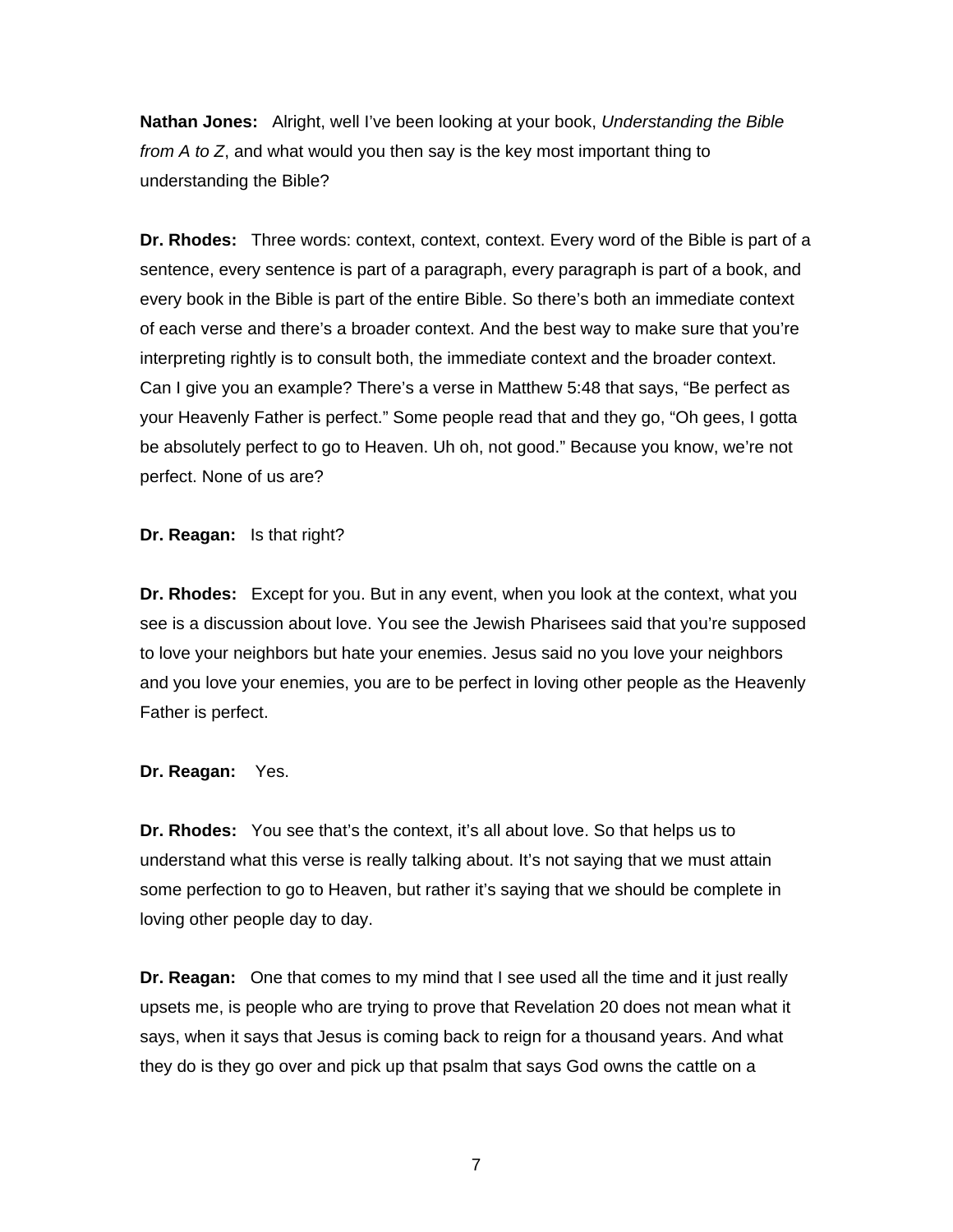thousand hills. They say now are there only a thousand hills? No, there's many more so therefore the word thousand is always symbolic and never literal.

**Dr. Rhodes:** Well that's right. People often approach the book of Revelation with what we call pre-understandings in the theological world. People approach the text with a preunderstanding of the theological system that governs the way they interpret those verses and you know what? What you really need to do is to have what they call a circular system of interpretation. All of us have some kind of a system of theology but what I'm saying is that that system of theology must be subject to the Bible, it should always be tested against the Bible. And if you come across a verse real clear like Revelation 20 and that contradicts your theological system, guess what, you need to rewrite your theological system.

**Dr. Reagan:** And you certainly don't take a verse that's over in some other area with a different context and apply it to Revelation which is a whole different context.

**Dr. Rhodes:** Well and really when you think about it, the entire Bible is pointing forward to the reign of Christ anyway.

**Nathan Jones:** Is that the overall theme would you say then for the Bible?

**Dr. Rhodes:** Well I think that the kingship of Christ was prophesied back in the original covenant, you look at the Davidic covenant. You look at the Davidic covenant in Second Samuel 7, prophesied about a King who would rule forever who would sit on the throne of David. And we're not talking about some sort of spiritual thing up in a twilight zone Heaven we're talking about a real throne on a real earth. And so if you interpret Scripture in a literal fashion, you're going to come out believing in a literal one thousand year period.

**Dr. Reagan:** You love illustrations and one that just popped into my mind about this point… let's use the same term in two sentences. Yesterday I visited the White House. Today the White House announced that the President is going to Russia. Now I've used the same term in two sentences, in one it's literal in the other it's symbolic. The White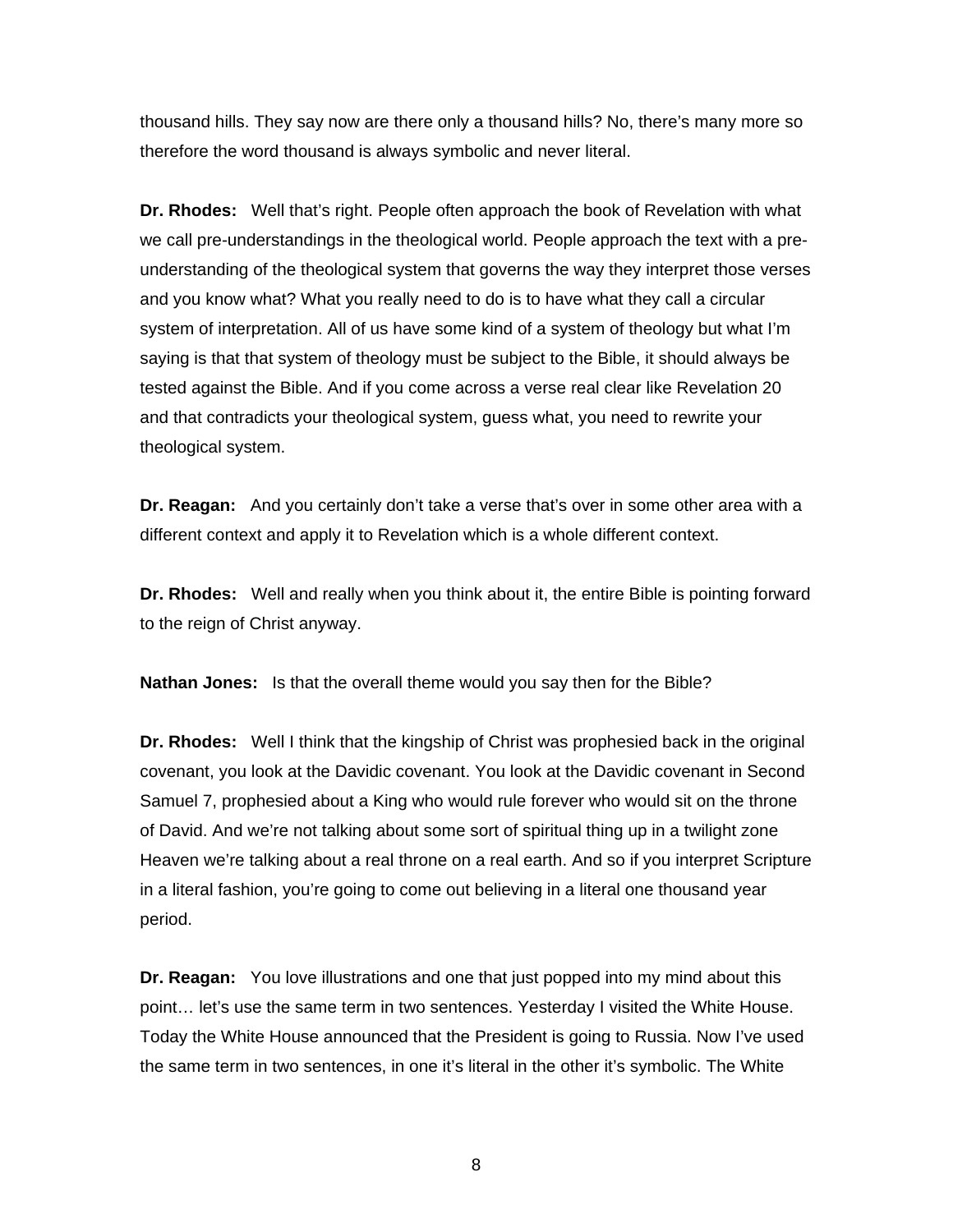House doesn't talk but you know I visited the White House the White House says. You have the same term but one is literal, one's symbolic, context determines whether it is.

**Dr. Rhodes:** Well that's right and you know just to give an English illustration. You know if you use the word trunk that can refer to the front of an elephant, the rear end of a man, the back of a car, it can refer to a suitcase. I mean just depending upon the context a word can mean a whole lot of different things. And one of the big mistakes that first year seminary students make is assuming that because a word is used one way in one context is has to mean the same thing in every other verse and that's a mistake.

**Dr. Reagan:** Okay now you mentioned context, context, context but another one that comes to my mind that seems to me very important is to interpret the Bible for its plain sense meaning.

**Dr. Rhodes:** Well that's right. When the plain sense makes good sense why seek any other sense?

**Nathan Jones**: That sounds familiar.

**Dr. Rhodes:** That's one of the things that I base my entire interpretive methodology on. And yet today we've got all kinds of people reading all kinds of things into the Bible. If people would just let the Bible speak for itself. Guess what guys? Who created human language? Who was it?

**Nathan Jones:** God!

**Dr. Rhodes:** God created linguistic symbols called words by which He communicates with man through revelation. And in most cases, God communicates in a normal, every day means. Now it is true that there are some verses that are poetic like in the Psalms and so forth, but you know most of the time when God is communicating in statements of fact. And when the plain sense makes good sense why seek any other sense?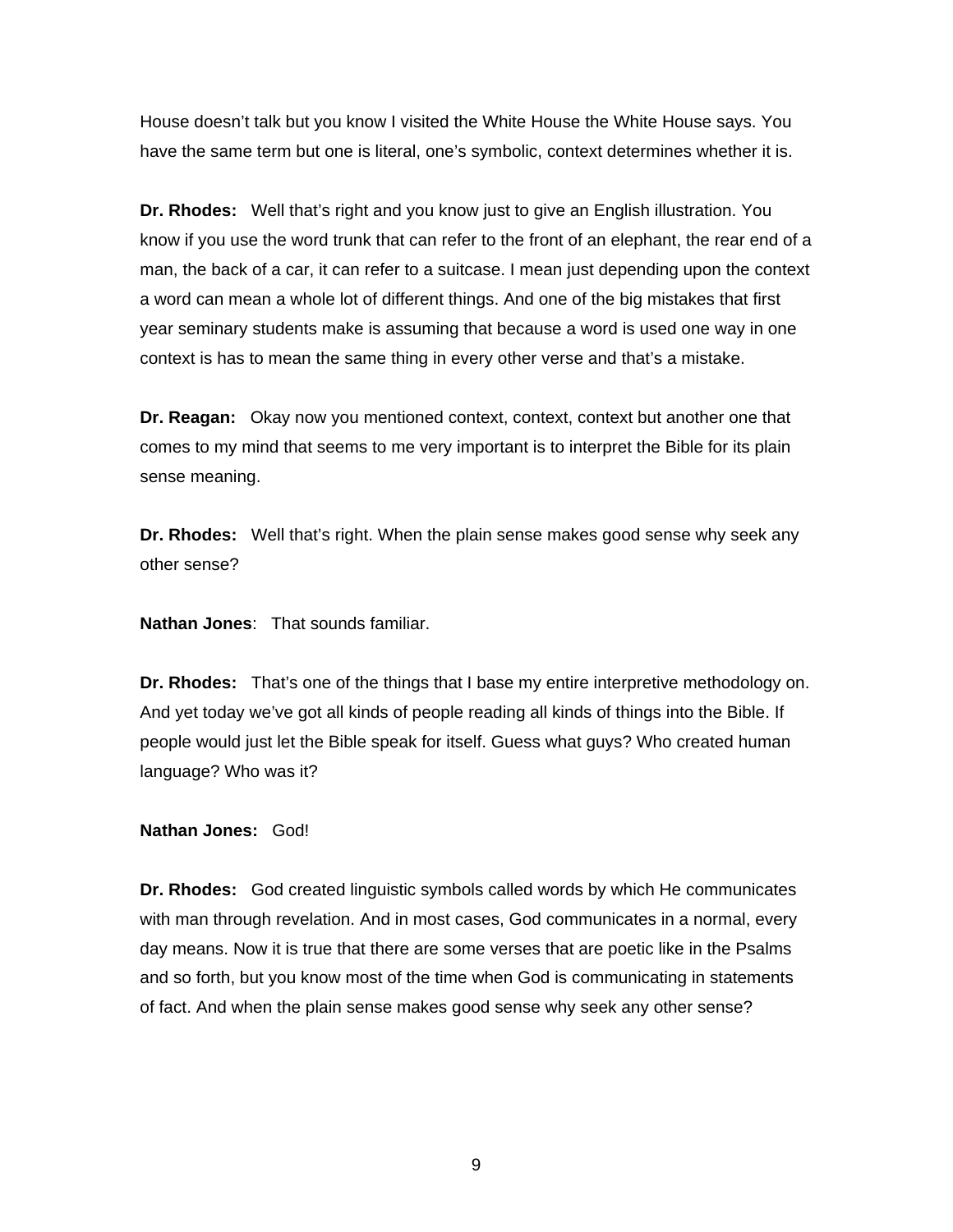**Dr. Reagan:** I think one of the reasons that people spiritualize so much is because they become God when they do so, because they can make the Scriptures mean anything they want it to mean.

**Dr. Rhodes:** Well you know the cults are experts at that. You know they'll take a verse and they'll make it say something entirely foreign to the original context. And frankly we've got a crisis in the church today because many Christians don't know the Bible very well.

**Dr. Reagan:** That's right.

**Dr. Rhodes:** And that's all the more reason for people to get back to the Bible and when you're reading Scripture verses remember that rule, when the plain sense makes good sense don't seek any other sense.

**Dr. Reagan:** Zechariah 14 says the Lords coming back, He's coming back to the Mount of Olives, when His foot touches the mountain it's going to split in half. He's going to speak a supernatural word, the enemies will be destroyed on that day He will become king over all the earth. Loraine Boettner, one of the great theologians of the  $20<sup>th</sup>$  century, reformed theologian says that doesn't mean that. What it means is that the Mount of Olives stands for the human heart. And when you invite Jesus to come into your heart, He lands on your heart, your heart breaks in contrition, the enemies are defeated and He becomes king of your heart.

**Dr. Rhodes:** Well you know I went to talk to a minister at a church you know what the ministry told me? "Yes the Bible is inspired, but its inspired kind of like Shakespeare is inspiring to read, yes there is a Second Coming in the Bible but what that really means is that when person finds God again in his heart." You know that's spiritualizing the text and if you spiritualize the text you can make it say anything.

**Nathan Jones:** Where did they get interpretation?

**Dr. Rhodes:** It's almost like they go to the Scriptures and they say now what God really meant to say was…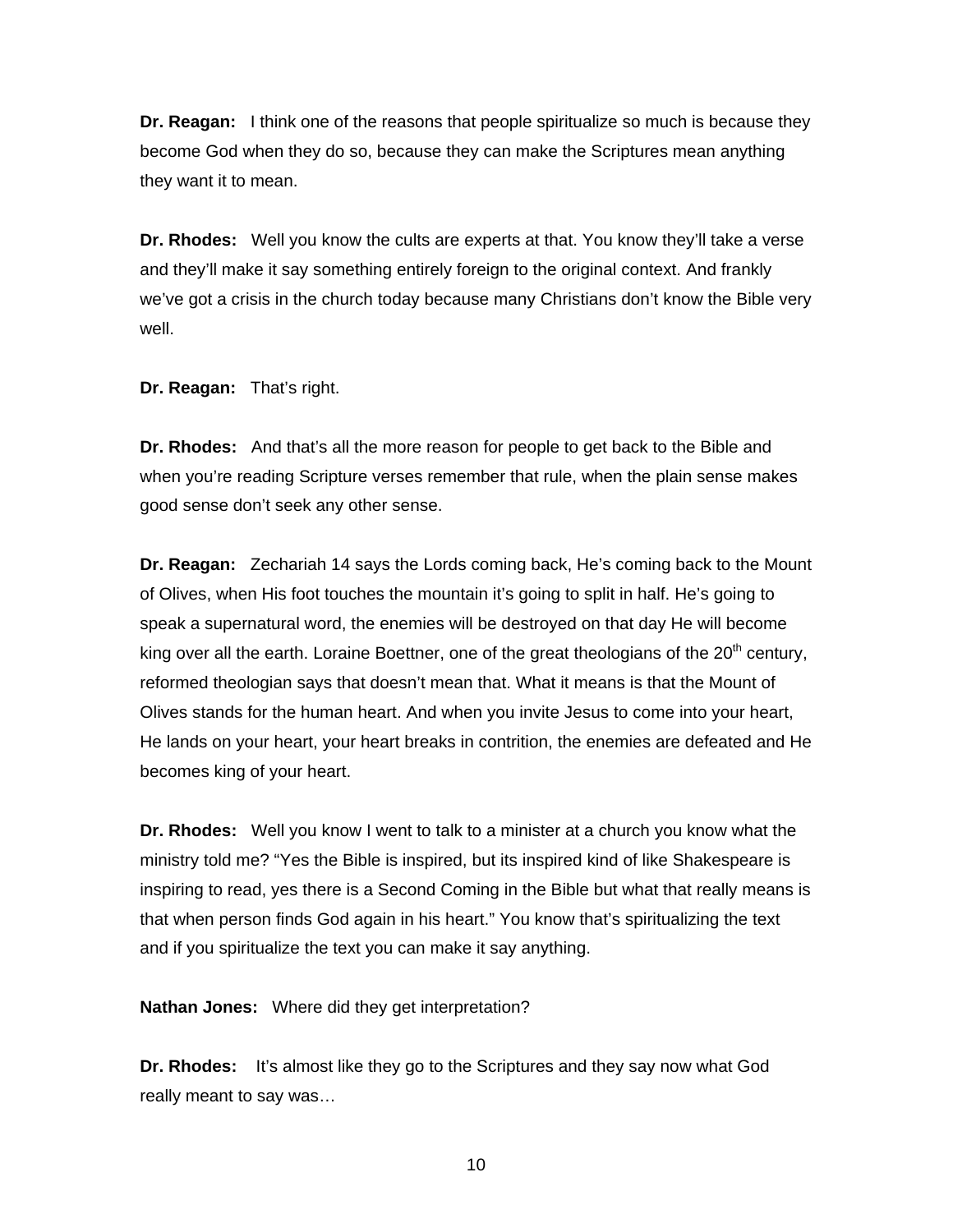### **Nathan Jones:** Yeah.

**Dr. Reagan:** W. A. Criswell once made the comment that one of the problems with biblical interpretation is that so many people believe that the Bible is inspired only in those areas where they agree with it. Then it's inspired.

**Dr. Rhodes:** Well you know what inspiration really means, it means God breathed. God breathed out the Scriptures and that means that He so superintended their writings that He controlled what they wrote, even though He didn't violate their writings styles.

**Dr. Reagan:** Nathan I know you're biting at the bit to ask another question because it's one that's dear to your heart about evolution and creation, so jump into that.

**Nathan Jones:** And you did a book on that too! You've got everything.

**Dr. Reagan:** What's the title of that one?

**Nathan Jones:** This one is *Things You Should Know about the Creation Versus the Evolution Debate*. And besides Bible prophecy, I am very interested in the creation evolution debate, just because the mindset of the evolutionist is just so other worldly.

**Dr. Rhodes:** It's foundational to everything else, the fact that God is the creator.

**Nathan Jones:** Well the Bible seems to be so beaten up in the first few chapters in Genesis, and at the end of the Bible in Revelation.

**Dr. Reagan:** The beginning and the end.

**Nathan Jones:** And so you get arguments against both so what would you then say is the most frequent question you get from Evolutionists? What is their strongest argument?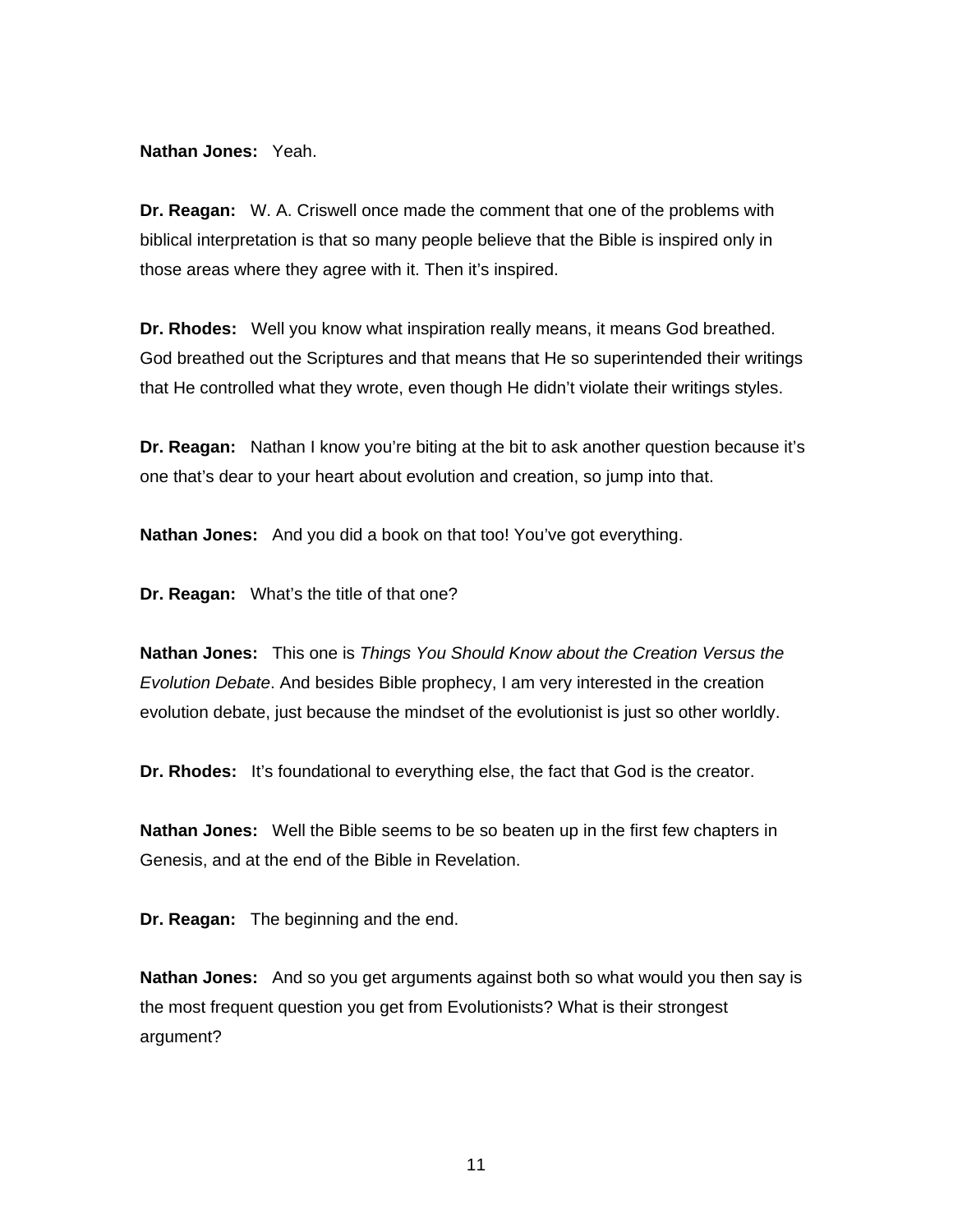**Dr. Rhodes:** Well you know very often it seems like today the real attack from the Evolutionist is coming against Intelligent Design. I think that's got them running scared.

**Nathan Jones:** From Ben Stein's movie.

**Dr. Rhodes:** Yeah I think the fact is – remember that old preacher who was preaching a sermon and he came to a weak part in the sermon and he had on his sermon notes pound pulpit, weak point. That kind of reminds me of what these Atheists are doing, they know that they're cornered by intelligent design,

**Dr. Reagan:** I think DNA forced them into this.

**Dr. Rhodes:** I think so. I think DNA is a great place to start. I don't think you can look anywhere and not find Intelligent Design. You can look into a microscope you can look into a telescope and find evidence for Intelligent Design. You know just in terms of the DNA factor, did you know that just a single pinpoint of DNA, you can find as much information as four complete sets of the Encyclopedia Britannica. Now you know the Encyclopedia Britannica is thirty volumes with small print. That's a lot of information in there. So the question is natural, did it write itself? Did the Encyclopedia Britannica write itself? Do software programs right themselves?

**Nathan Jones:** What's crazy is the thinking, we had a guy write in and say, because creation is so complex it proves there isn't a God because if He is God He would have made everything simple.

**Dr. Rhodes:** Well that's kind of a ridiculous argument often we as human beings think we might have had a better design for certain things. But you know look at it this way, I might look at a computer system and say you know I think I could design this computer to where it would be much smaller. But then I go and talk to the engineer and the engineer tells me, "Ah but the reason why it's got a big casing like that is to provide for the cooling system because of the internal heating of the components." Well now I've got new information that alters the way that I'm looking at things. And the fact is, is that God has many reasons, many of which we don't know about, as to why He created certain things in certain ways. And so I think that one day when its too late for a lot of people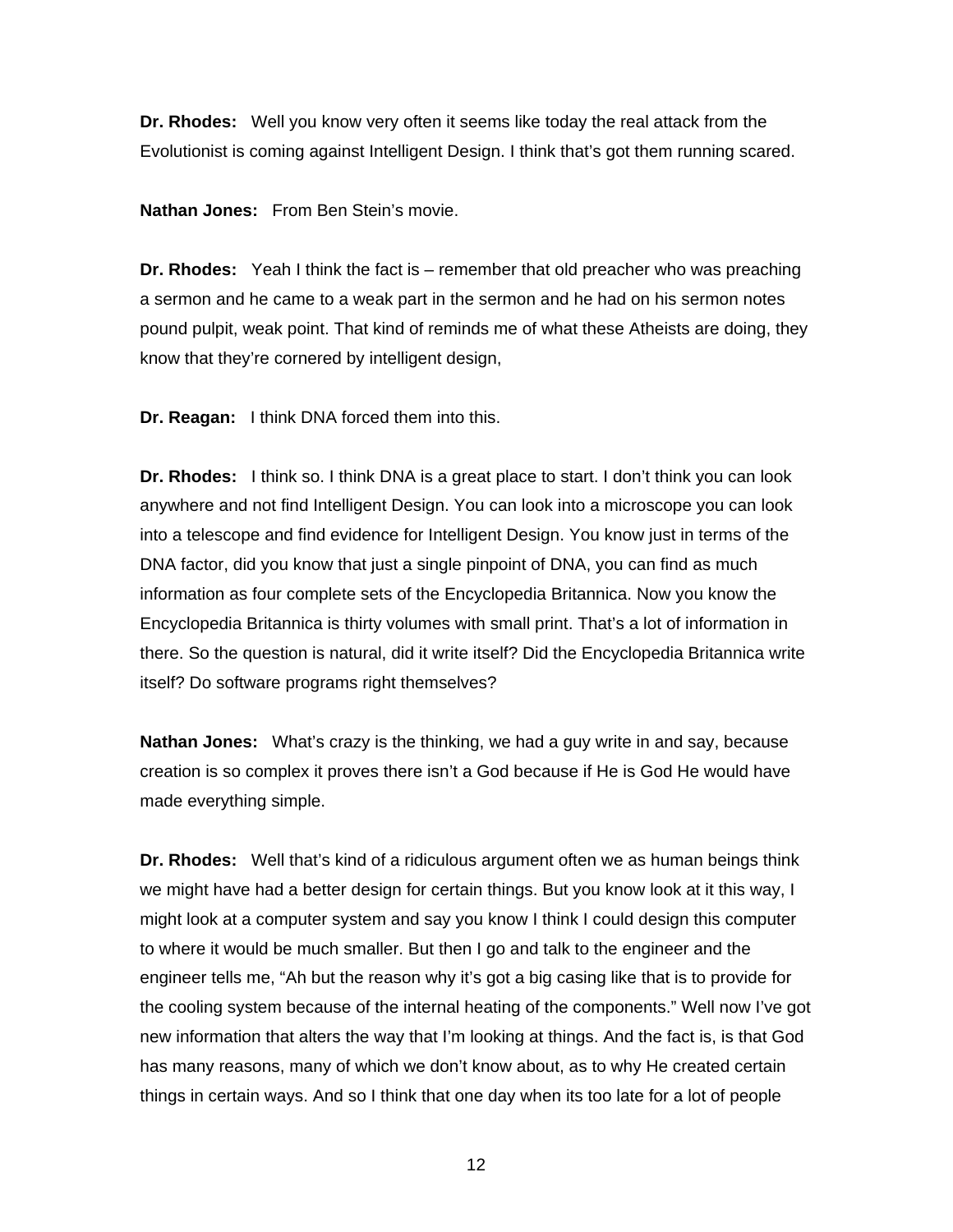once they've passed over, they're gonna say, wow, boy I was wrong after all there really is an Intelligent Designer and it really does make sense.

**Dr. Reagan:** One of the things that's so disconcerting to me is the way in which the people who believe in Evolution are absolutely determined not to have any other viewpoint presented. And yet the essence of education is to consider all viewpoints and seek for truth. It's as if they're afraid that if the other viewpoint is presented somebody might believe in it.

**Dr. Rhodes:** Well you know the way I look at it is that Naturalism reigns supreme in universities today. And that may be a word that your viewers may not know but Naturalism refers to the idea that nature explains everything, you don't need a God, you don't need supernatural miracles. But what if the science that has been supporting Naturalism for so many years turns on Naturalism and starts to provide scientific arguments against Naturalism. That's what we're seeing today in Intelligent Design and I think that's one of the reasons why they're so vitriolic against the Intelligent Design movement.

**Dr. Reagan:** Well I know one reason they're so vitriolic and that is they don't want to give an inch on this because if you ever actually admit that there might be an Intelligent Designer or Creator that means you're subject to that person and that there are some….

**Dr. Rhodes:** Oh! That's a good point!

**Dr. Reagan:** And it messes up my life because I want to do what I want to do.

**Dr. Rhodes:** Well you know I was talking to Lee Strobel about this very thing. Now you know that Lee used to be an Atheist and he said, "Ron, you know one of the things that kept me an Atheist was not specific belief systems, one of the things that kept me an Atheist was the fact that it made my lifestyle real comfortable. I could do anything I wanted and I didn't have to answer to an external God, I didn't have to obey commands." So you're right if you end up believing that there is an Intelligent Designer who created the universe that means that you and I are responsible to obey that Creator. And that means a change in lifestyle is in order. A lot of atheists don't want to make that change.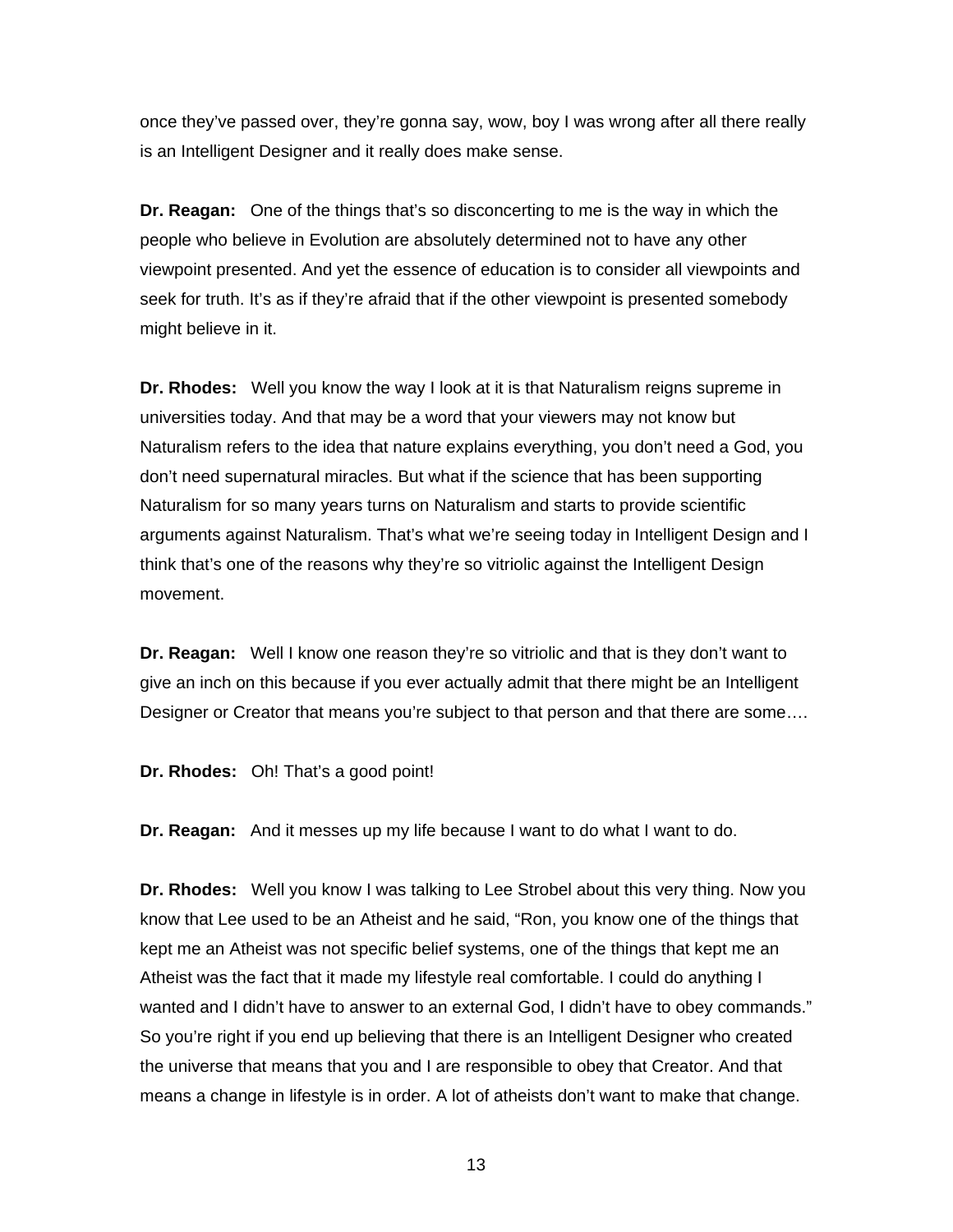**Dr. Reagan:** Well I would say so. Did you have another point you wanted to make about Evolution?

**Nathan Jones:** Sure, we've heard the strongest argument for Creation is Intelligent Design it seems and the Bible says that Creation proves the Bible basically. A fool says in his heart there is no God. What is the strongest argument for Evolution and how can Christians counter that?

**Dr. Rhodes:** Well you know one of the arguments that very often comes up in support of Evolution is that they believe that the fossil evidence supports their viewpoint. Well I really don't think it does support their viewpoint.

**Nathan Jones:** No, not at all.

**Dr. Rhodes:** And the reason that I say that is that we've discovered virtually billions of fossils all over the world and if Evolution were true what you would expect to see is simple life forms evolving into complex life forms.

**Dr. Reagan:** That's right.

**Dr. Rhodes:** You'd expect to see fossils of simple life forms and then on the next layer of rock you would expect to see a little bit more advanced creatures. And then each new layer of rock would bring all new fossils that are supposedly growing wings and different body parts and stuff like that, but we don't see that. There are no transitional forms in the fossil record. You know what it looks like in the fossil record? It looks like all the sudden all these life forms suddenly exploded on the scene and got fossilized. All of them are fully formed. That seems to support Creationism.

**Nathan Jones:** It's interesting the Theory of Evolution is based on the dating like you said of the strata, so they'll date the strata based on the fossils inside the strata and then the paleontologist will date the fossils based on the strata there in. So you're like, wait a minute, each bases the dating on the other.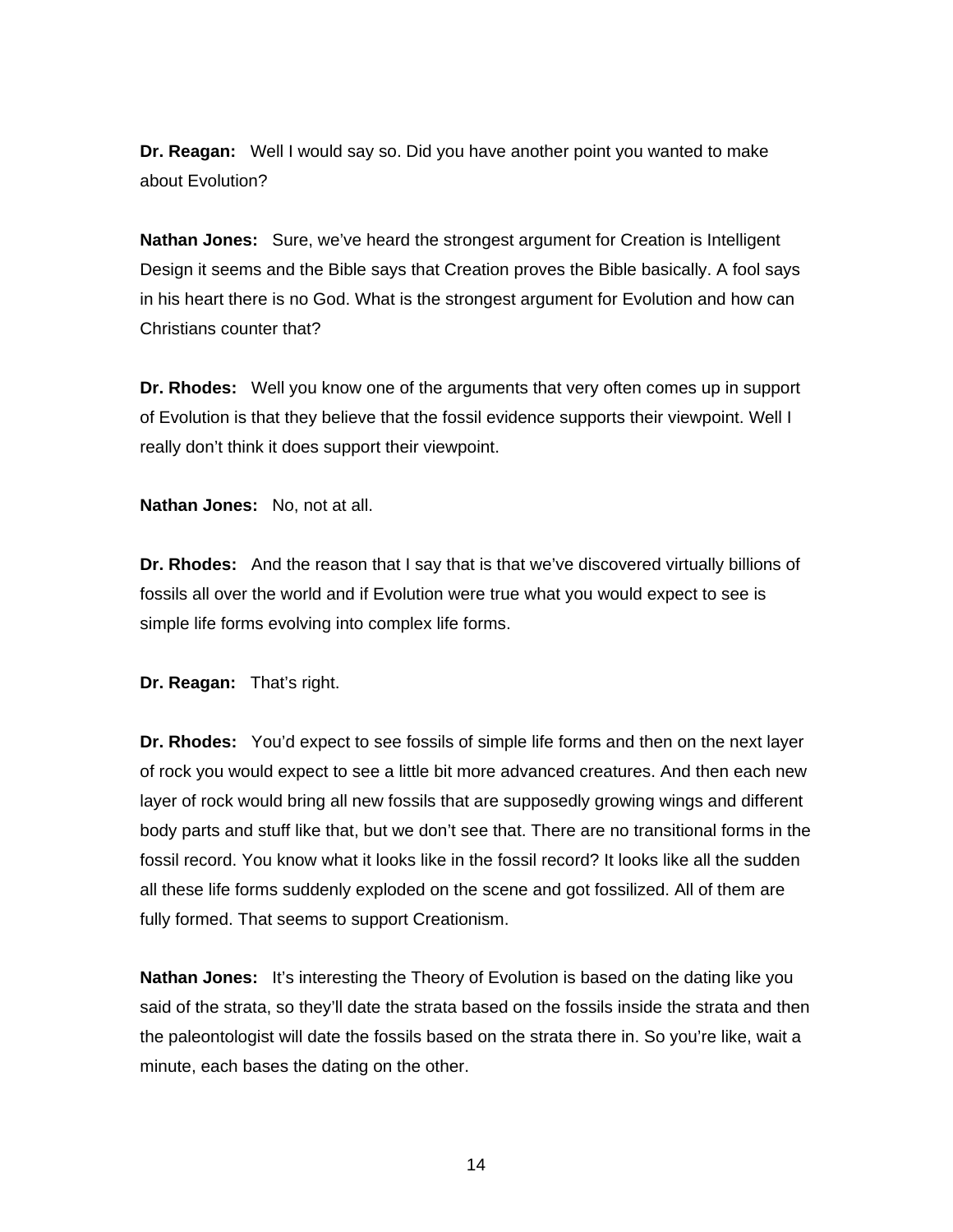**Dr. Rhodes:** Kind of circular reasoning.

**Nathan Jones:** It's totally circular reasoning, there's no logic to it.

**Dr. Rhodes:** I think also that these people also assume what's called Uniformitarianism, the idea that things have been going along at the same pace throughout all human history. But what I believe as a Creationist is that when the flood occurred the entire world was upset in a catastrophic way, all of a sudden you had layer upon layer of mud coming upon each other with dead creatures being captured within that layer of mud and I think that explains a lot of the layers that we presently see today. It doesn't represent this incredible length of time as some of these Evolutionists like to talk about but it's a shorter time.

**Dr. Reagan:** Let me ask you a question that Christians often ask and we only have about a minute for you to respond to this. And I hear Christians say this all the time what difference does it make who cares whether God created it instantly or He created it over a long period of time? What difference does it make?

**Dr. Rhodes:** Well for one thing, can you trust your Bible? Can you trust your Bible? I mean when you look at the Genesis account it's talking about the creation days in terms of light and darkness in terms of morning and evening. And you need to consider the fact that the Hebrew word for day whenever it's used with a number always refers to a literal 24 hour a day. If you cannot trust the book of Genesis in its plain statements of fact about creation, what makes you think you can trust anything else in the Bible?

**Dr. Reagan:** So the very veracity of the Word of God is at sake here.

**Dr. Rhodes:** It is absolutely. And so you know there's much more than the creation itself at stake it's the entire Bible with the entire message of the Bible. And that spells disaster for you if you're looking for redemption in Christ. How do you know you can trust those verses about redemption in Christ if you cannot trust the Bible?

**Dr. Reagan:** Well I tell you what, you know how to answer questions, get right to the heart of them.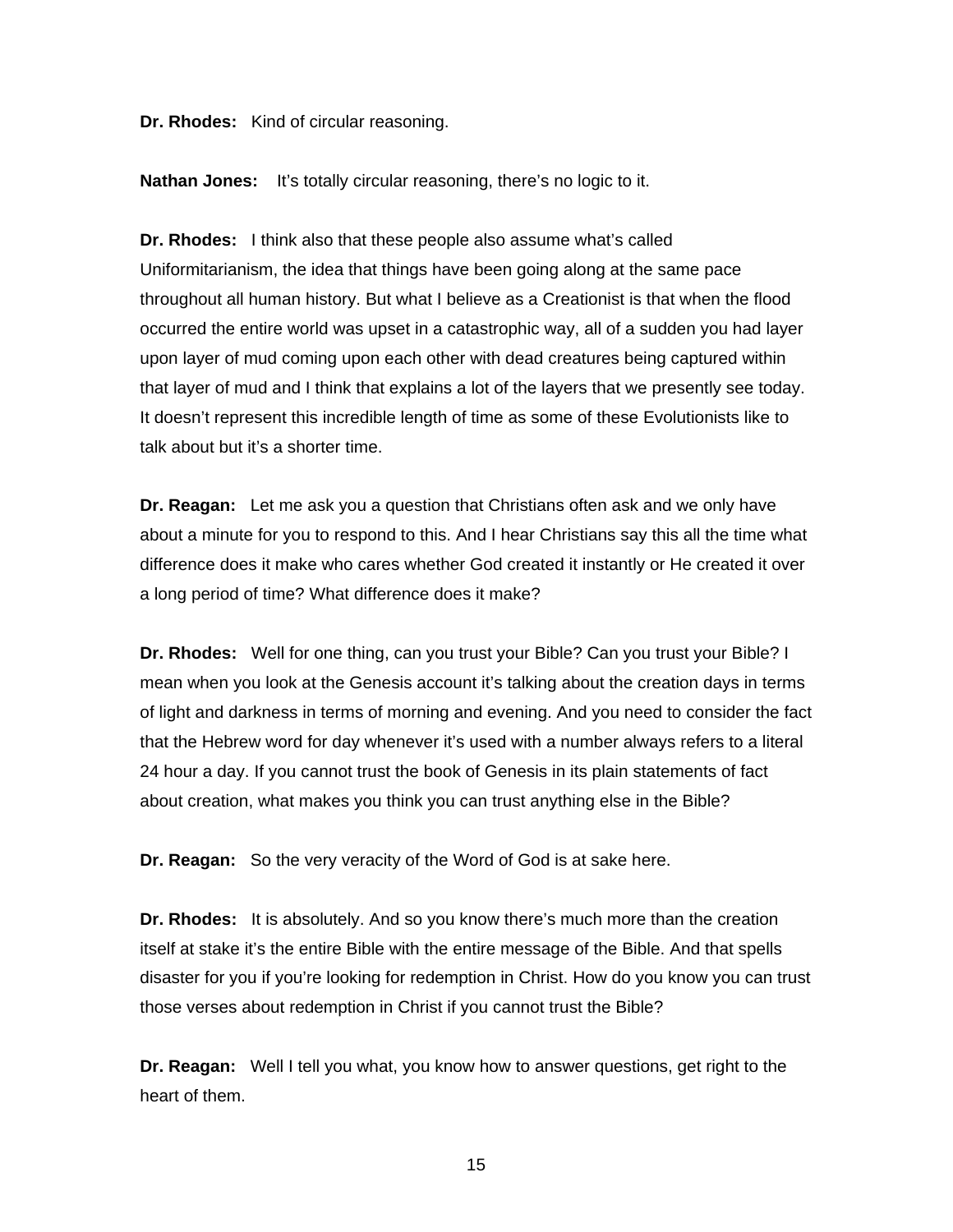**Dr. Rhodes:** Well, I tell you, I love the Bible.

**Dr. Reagan:** What I want to do is come back in just a moment and talk about your book *Answering Tough Questions*. We will do that in a moment.

**Dr. Rhodes:** Excellent sounds good.

### **Part 3**

**Dr. Reagan:** Ron you have authored several reference books and one of them is entitled, What *Does the Bible Say About*…" really it's *Answering Tough Questions* and I'd just like to ask you, what do you think are two or three of the toughest questions you've ever been asked about the Bible.

**Dr. Rhodes:** Oh gee I've got some good ones I could think of, some good ones. One is, "Why did God command the Israelites to completely wipe out another nation like the Canaanites?"

**Dr. Reagan:** Well that's a good question.

**Dr. Rhodes:** That's a tough one, it really is. Another one that people ask me these days is, "Isn't Jesus just one of many ways to salvation? And isn't it a little bit arrogant and narrow minded to say that Jesus is the only way?"

**Dr. Reagan:** That's probably the number one question now.

**Dr. Rhodes:** Well that one just comes up all the time. And another one I can think of that comes up, especially among Christians, is, "If the Holy Spirit guides Christians in understanding the Bible as first Corinthians 2 indicates, why is it that spirit-filled Christians interpret Bible verses differently?"

**Dr. Reagan:** Wow, you know how to…these are tough questions!

**Dr. Rhodes:** So I'm gonna ask you those questions.